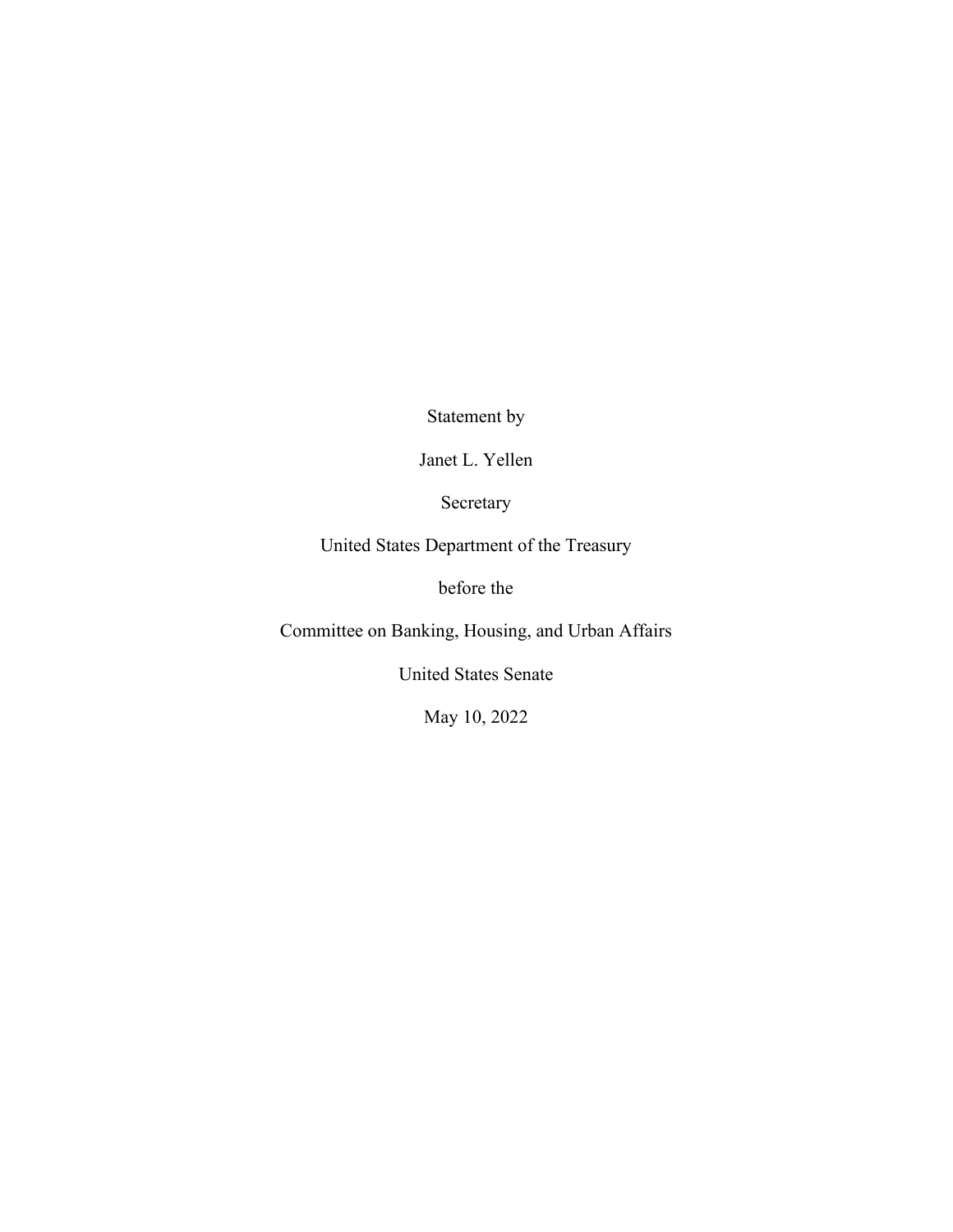Thank you, Chairman Brown, Ranking Member Toomey, and Members of the Committee. I am pleased to speak with you today about the Financial Stability Oversight Council's (Council) 2021 annual report. The report is a collaborative effort of the Council member agencies. It is a vehicle for providing Congress and the public with the Council's collective assessments of potential risks to U.S. financial stability. Today, I will highlight a few topics in the report and provide an update on the Council's activities since the report's publication.

First, the report discusses vulnerabilities in the nonbank financial sector, which were highlighted by the turmoil in financial markets in March 2020. While the Dodd-Frank Act reforms increased the resiliency of the U.S. financial system, the market turmoil in March 2020 demonstrated that the liquidity mismatch and use of leverage by some nonbank financial institutions can make them vulnerable to acute financial stresses, and these stresses can be transmitted and amplified to the broader financial system. The Council has taken steps to examine these risks, including re-establishing its Hedge Fund Working Group to develop an interagency risk-monitoring system and to propose options to mitigate identified risks. And earlier this year, the Council issued a statement to express support for the Securities and Exchange Commission's (SEC) efforts to reform money market funds and their work to consider potential reforms of open-end funds.

The Council is also working to support improving the resilience of the Treasury market and is coordinating with the Interagency Working Group on Treasury Market Surveillance (IAWG). Potential steps to be taken include improving data quality and availability, evaluating expanded central clearing, and enhancing trading venue transparency and oversight. The SEC has proposed certain reforms to enhance transparency and oversight over alternative trading systems that trade government securities. The SEC has also proposed updating the definition of a government securities dealer to include market participants that play an increasingly significant liquidity providing role in overall trading and market activity. Additionally, the Office of Financial Research is working to fill identified data gaps for uncleared bilateral repurchase agreements through a pilot data collection, which should improve visibility into a major source of financing for non-bank financial institutions in Treasury markets.

Additionally, the Council is working to ensure that financial institutions better understand their climate-related financial risks. In its October 2021 *Report on Climate-Related Financial Risk*, the Council outlined how climate change can be a source of shocks to the financial system and increase risks to financial stability. To address these risks, the Council recommended that regulators build their capacity and expand their efforts to address climate-related risks, improve the availability of data, enhance and standardize disclosures, and assess and mitigate risks to financial stability. The Council has also formed its staff-level Climate-related Financial Risk Committee, which will serve as a coordinating body for the Council to share information, facilitate the development of common approaches and standards, and foster communication across FSOC members. In addition, the Council is establishing the Climate-related Financial Risk Advisory Committee. This advisory body, which will include a broad array of external stakeholders, will help the Council gather information and analysis on climate-related financial risks.

With respect to digital assets, new products and technologies may present opportunities to promote innovation and increase efficiencies. However, digital assets may pose risks to the